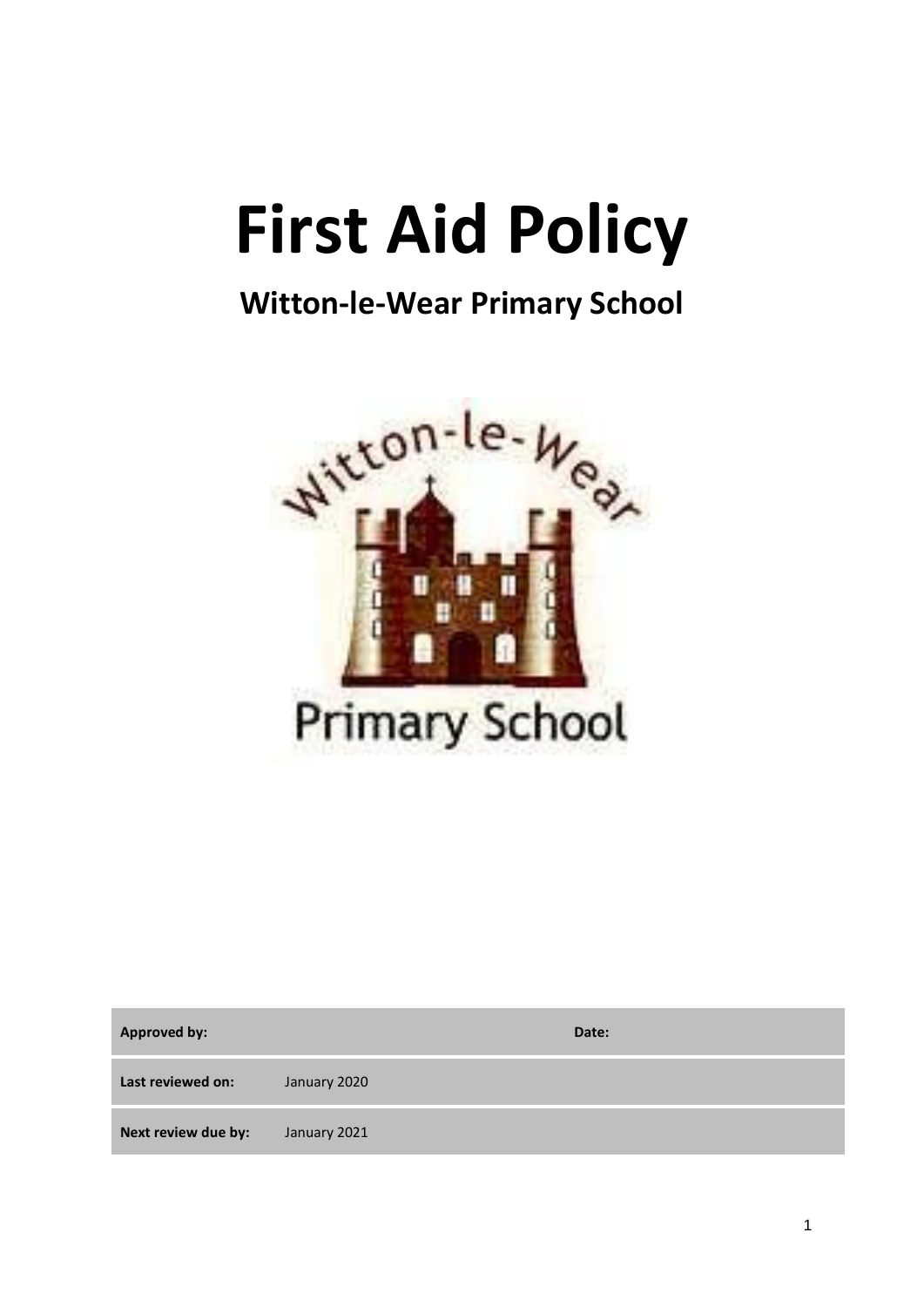# **Contents**

# **1. Aims**

The aims of our first aid policy are to:

- Ensure the health and safety of all staff, pupils and visitors
- Ensure that staff and governors are aware of their responsibilities with regards to health and safety
- Provide a framework for responding to an incident and recording and reporting the outcomes

# **2. Legislation and guidance**

This policy is based on the [Statutory Framework for the Early Years Foundation Stage,](https://www.gov.uk/government/uploads/system/uploads/attachment_data/file/596629/EYFS_STATUTORY_FRAMEWORK_2017.pdf) advice from the Department for Education o[n first aid in schools](https://www.gov.uk/government/publications/first-aid-in-schools) and [health and safety in schools,](https://www.gov.uk/government/publications/health-and-safety-advice-for-schools) and the following legislation:

- [The Health and Safety \(First Aid\) Regulations 1981,](http://www.legislation.gov.uk/uksi/1981/917/regulation/3/made) which state that employers must provide adequate and appropriate equipment and facilities to enable first aid to be administered to employees, and qualified first aid personnel
- [The Management of Health and Safety at Work Regulations 1992,](http://www.legislation.gov.uk/uksi/1992/2051/regulation/3/made) which require employers to make an assessment of the risks to the health and safety of their employees
- [The Management of Health and Safety at Work Regulations 1999,](http://www.legislation.gov.uk/uksi/1999/3242/contents/made) which require employers to carry out risk assessments, make arrangements to implement necessary measures, and arrange for appropriate information and training
- [The Reporting of Injuries, Diseases and Dangerous Occurrences Regulations](http://www.legislation.gov.uk/uksi/2013/1471/schedule/1/paragraph/1/made) (RIDDOR) 2013, which state that some accidents must be reported to the Health and Safety Executive (HSE), and set out the timeframe for this and how long records of such accidents must be kept
- [Social Security \(Claims and Payments\) Regulations 1979,](http://www.legislation.gov.uk/uksi/1979/628) which set out rules on the retention of accident records
- [The School Premises \(England\) Regulations 2012,](http://www.legislation.gov.uk/uksi/2012/1943/regulation/5/made) which require that suitable space is provided to cater for the medical and therapy needs of pupils

# **3. Roles and responsibilities**

**3.1 Appointed person(s) and first aiders**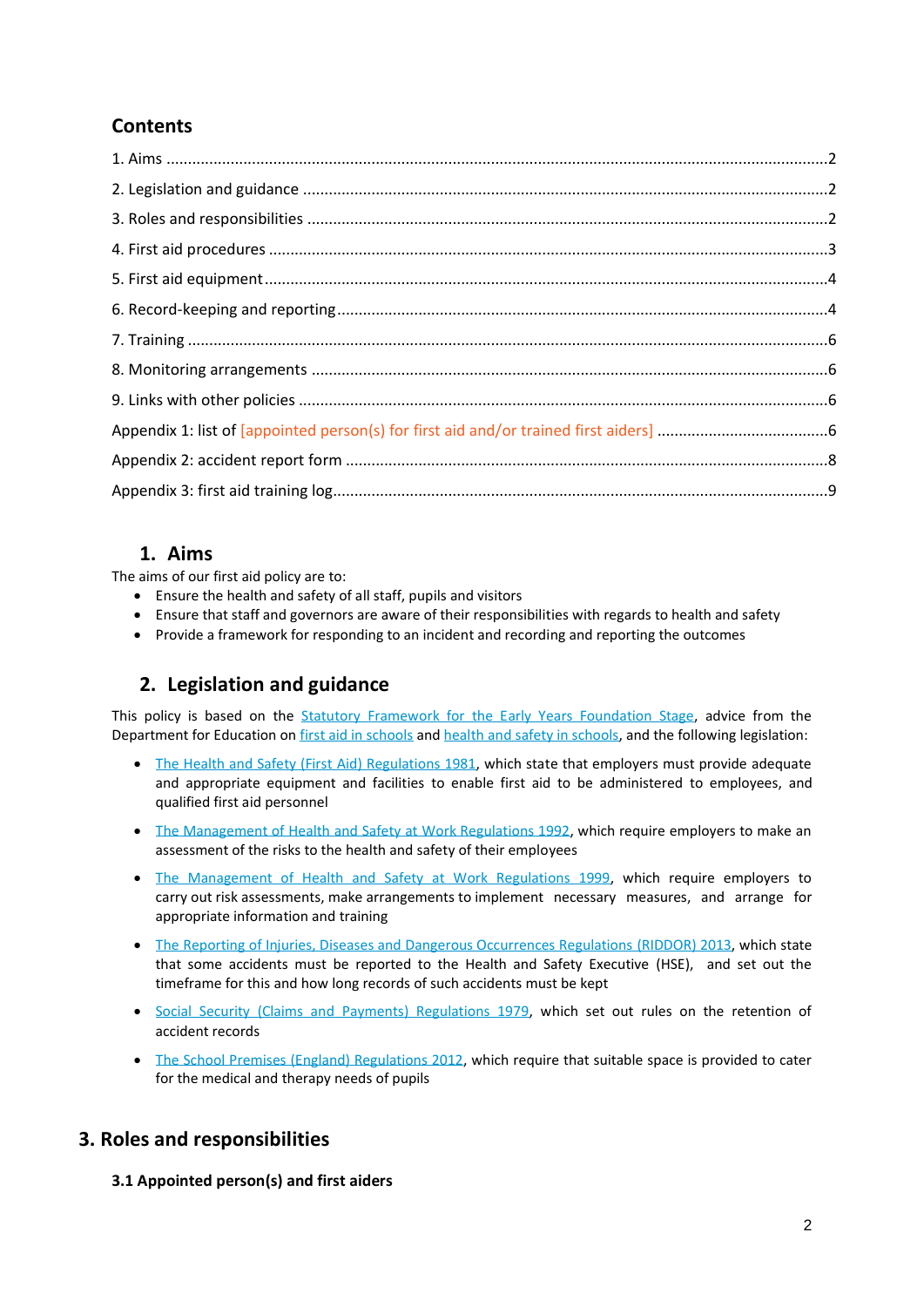The school's appointed first aider is Sophie Foster. They are responsible for:

- Taking charge when someone is injured or becomes ill
- Ensuring there is an adequate supply of medical materials in first aid kits, and replenishing the contents of these kits
- Ensuring that an ambulance or other professional medical help is summoned when appropriate

First aiders are trained and qualified to carry out the role (see section 7) and are responsible for:

- Acting as first responders to any incidents; they will assess the situation where there is an injured or ill person, and provide immediate and appropriate treatment
- Sending pupils home to recover, where necessary
- Filling in an accident report on the same day, or as soon as is reasonably practicable, after an incident (see the template in appendix 2)
- Keeping their contact details up to date

Our school's first aiders are listed in appendix 1. Their names will also be displayed prominently around the school.

#### **3.2 The Local Authority and Governing Board**

Durham County Council has ultimate responsibility for health and safety matters in the school, but delegates responsibility for the strategic management of such matters to the school's governing board.

The governing board delegates operational matters and day-to-day tasks to the headteacher and staff members.

#### **3.2 The Governing Board**

The governing board has ultimate responsibility for health and safety matters in the school, but delegates operational matters and day-to-day tasks to the headteacher and staff members.

#### **3.4 The Head Teacher**

The headteacher is responsible for the implementation of this policy, including:

- Ensuring that an appropriate number of trained first aid personnel are present in the school at all times
- Ensuring that first aiders have an appropriate qualification, keep training up to date and remain competent to perform their role
- Ensuring all staff are aware of first aid procedures
- Ensuring appropriate risk assessments are completed and appropriate measures are put in place
- Undertaking, or ensuring that managers undertake, risk assessments, as appropriate, and that appropriate measures are put in place
- Ensuring that adequate space is available for catering to the medical needs of pupils
- Reporting specified incidents to the HSE when necessary (see section 6)

#### **3.5 Staff**

School staff are responsible for:

- Ensuring they follow first aid procedures
- Ensuring they know who the first aiders in school are
- Completing accident reports (see appendix 2) for all incidents they attend
- Informing the headteacher or their manager of any specific health conditions or first aid needs

#### **4. First aid procedures**

#### **4.1 In-school procedures**

In the event of an accident resulting in injury: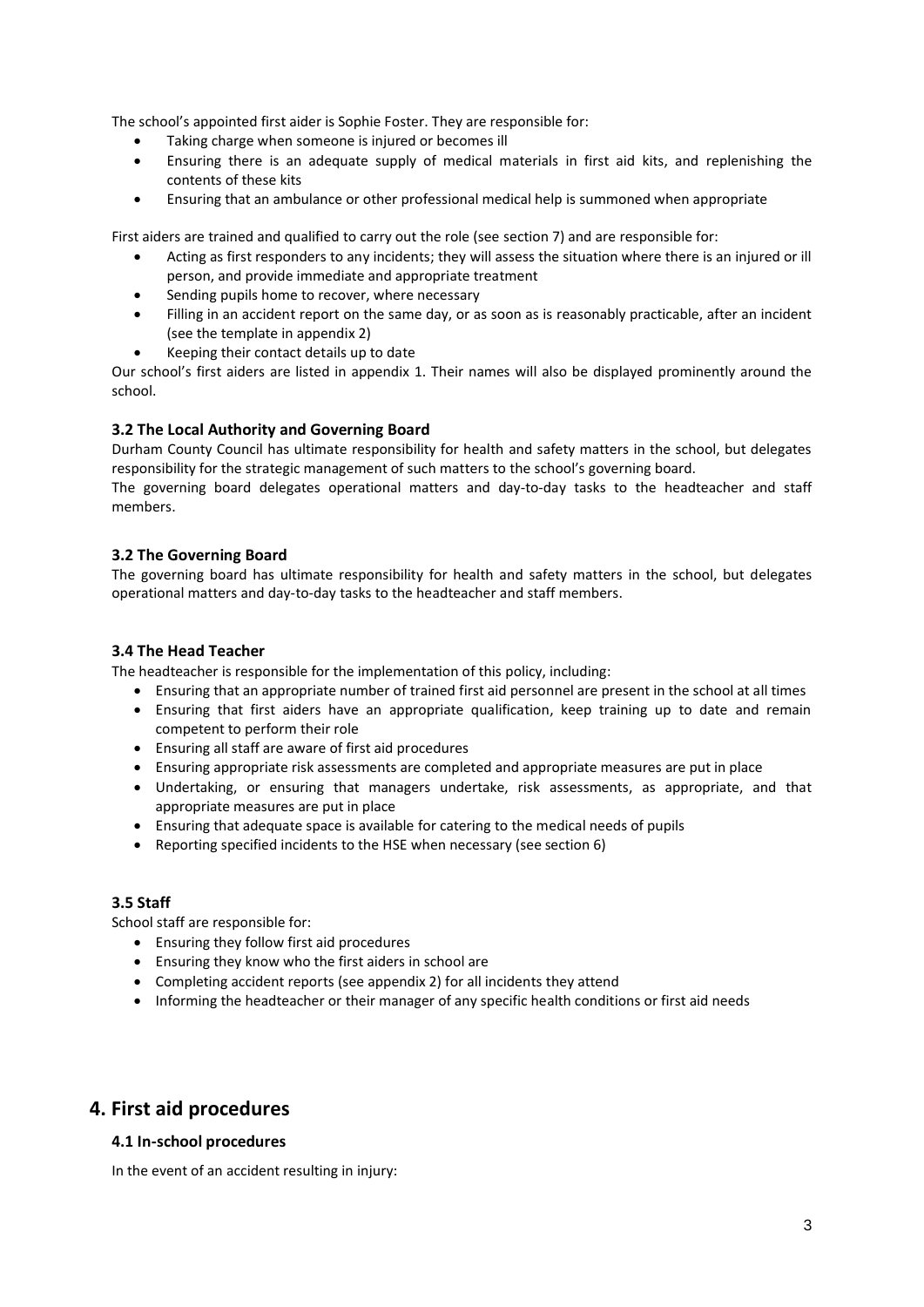- The closest member of staff present will assess the seriousness of the injury and seek the assistance of a qualified first aider, if appropriate, who will provide the required first aid treatment
- The first aider, if called, will assess the injury and decide if further assistance is needed from a colleague or the emergency services. They will remain on scene until help arrives
- The first aider will also decide whether the injured person should be moved or placed in a recovery position
- If the first aider judges that a pupil is too unwell to remain in school, parents will be contacted and asked to collect their child. Upon their arrival, the first aider will recommend next steps to the parents
- If emergency services are called, the school will contact parents immediately
- The first aider will complete an accident report form on the same day or as soon as is reasonably practical after an incident resulting in an injury

#### **4.2 Off-site procedures**

When taking pupils off the school premises, staff will ensure they always have the following:

- A school mobile phone
- A portable first aid kit
- Information about the specific medical needs of pupils
- Parents' contact details

Risk assessments will be completed by the class teacher prior to any educational visit that necessitates taking pupils off school premises.

There will always be at least one first aider with a current paediatric first aid certificate on school trips and visits, as required by the statutory framework for the Early Years Foundation Stage.

#### **5. First aid equipment**

A typical first aid kit in our school will include the following:

- A leaflet with general first aid advice
- Regular and large bandages
- Eye pad bandages
- Triangular bandages
- Adhesive tape
- Safety pins
- Disposable gloves
- Antiseptic wipes
- Plasters of assorted sizes
- Scissors
- Cold compresses
- Burns dressings

No medication is kept in first aid kits.

First aid kits are stored in:

- Classrooms
- The school hall
- The school kitchens

# **6. Record-keeping and reporting**

#### **6.1 First aid and accident record book**

- An accident form will be completed by the on the same day or as soon as possible after an incident resulting in an injury
- As much detail as possible should be supplied when reporting an accident, including all of the information included in the accident form at appendix 2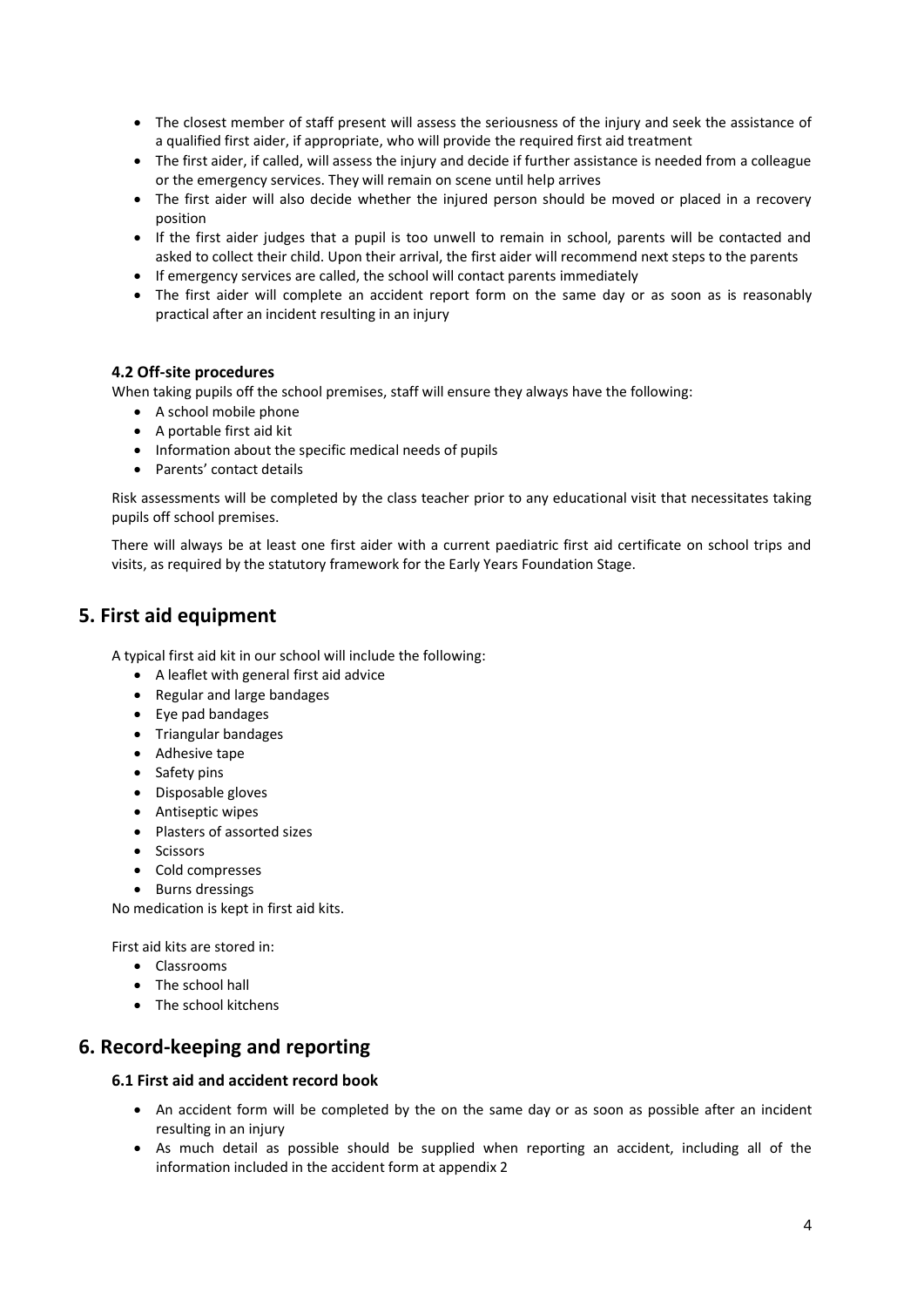- A copy of the accident report form will also be added to the pupil's educational record.
- Records held in the first aid and accident book will be retained by the school for a minimum of 3 years, in accordance with regulation 25 of the Social Security (Claims and Payments) Regulations 1979, and then securely disposed of.

#### **6.2 Reporting to the HSE**

The school secretary will keep a record of any accident which results in a reportable injury, disease, or dangerous occurrence as defined in the RIDDOR 2013 legislation (regulations 4, 5, 6 and 7).

The Head Teacher will report these to the Health and Safety Executive as soon as is reasonably practicable and in any event within 10 days of the incident.

Reportable injuries, diseases or dangerous occurrences include:

- Death
- Specified injuries, which are:
	- o Fractures, other than to fingers, thumbs and toes
	- o Amputations
	- o Any injury likely to lead to permanent loss of sight or reduction in sight
	- $\circ$  Any crush injury to the head or torso causing damage to the brain or internal organs
	- o Serious burns (including scalding)
	- o Any scalping requiring hospital treatment
	- o Any loss of consciousness caused by head injury or asphyxia
	- o Any other injury arising from working in an enclosed space which leads to hypothermia or heat-induced illness, or requires resuscitation or admittance to hospital for more than 24 hours
- Injuries where an employee is away from work or unable to perform their normal work duties for more than 7 consecutive days (not including the day of the incident)
- Where an accident leads to someone being taken to hospital
- Near-miss events that do not result in an injury, but could have done. Examples of near-miss events relevant to schools include, but are not limited to:
	- o The collapse or failure of load-bearing parts of lifts and lifting equipment
	- o The accidental release of a biological agent likely to cause severe human illness
	- $\circ$  The accidental release or escape of any substance that may cause a serious injury or damage to health
	- o An electrical short circuit or overload causing a fire or explosion

Information on how to make a RIDDOR report is available here:

[How to make a RIDDOR report, HSE](http://www.hse.gov.uk/riddor/report.htm) http://www.hse.gov.uk/riddor/report.htm

#### **6.3 Notifying parents**

The Class Teacher will inform parents of any accident or injury sustained by a pupil, and any first aid treatment given, on the same day, or as soon as reasonably practicable – a telephone call, face to face or via text messaging service.

NB Head Bumps – parents to be informed via a telephone call after first aid has been given. Child is given a sticker to wear to everyone school is aware of injury and a head bump letter to be sent home on the same day.

#### **6.4 Reporting to Ofsted and child protection agencies**

The Head Teacher will notify Ofsted of any serious accident, illness or injury to, or death of, a pupil while in the school's care. This will happen as soon as is reasonably practicable, and no later than 14 days after the incident.

The Head Teacher will also notify the local authority of any serious accident or injury to, or the death of, a pupil while in the school's care.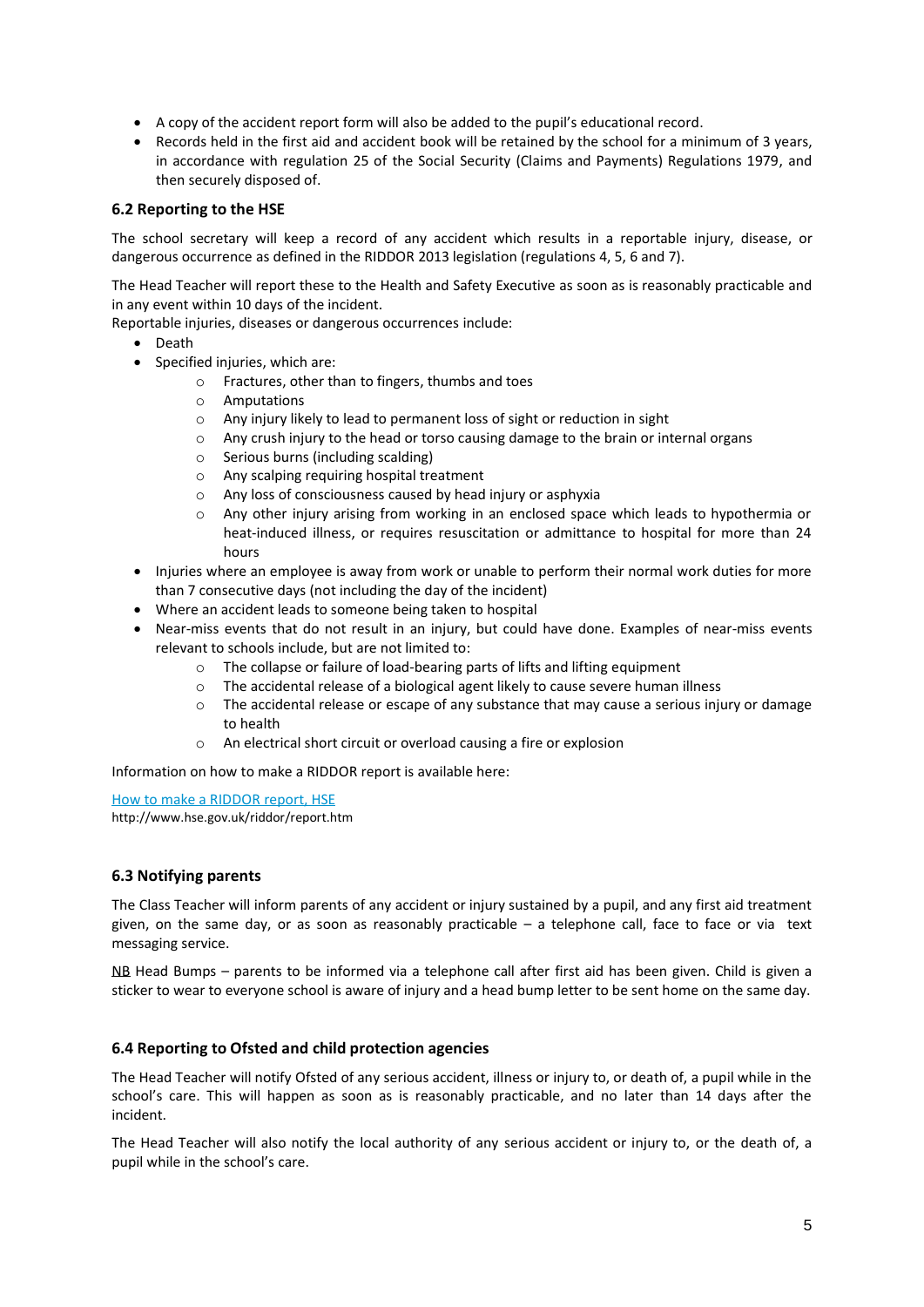# **7. Training**

All school staff are able to undertake first aid training if they would like to.

All first aiders must have completed a training course, and must hold a valid certificate of competence to show this. The school will keep a register of all trained first aiders, what training they have received and when this is valid until (see appendix 3).

Staff are encouraged to renew their first aid training when it is no longer valid.

At all times, at least 1 staff member will have a current paediatric first aid (PFA) certificate which meets the requirements set out in the Early Years Foundation Stage statutory framework and is updated at least every 3 years.

# **8. Monitoring arrangements**

This policy will be reviewed by Sophie Foster every 2 years.

At every review, the policy will be approved by the Head Teacher and Governing Body.

# **9. Links with other policies**

This first aid policy is linked to the

- Health and safety policy
- Risk assessment policy
- Policy on Supporting Pupils with Medical Conditions
- Administration of Medications Policy
- Asthma Policy
- Allergen Policy

# **Appendix 1: List of trained First Aiders**

| <b>Staff name</b> | Role                         | <b>Certificate</b> | <b>Contact details</b>       |
|-------------------|------------------------------|--------------------|------------------------------|
| Sophie Foster     | <b>Appointed First Aider</b> | First Aid at Work  | s.foster102@wittonlewear.net |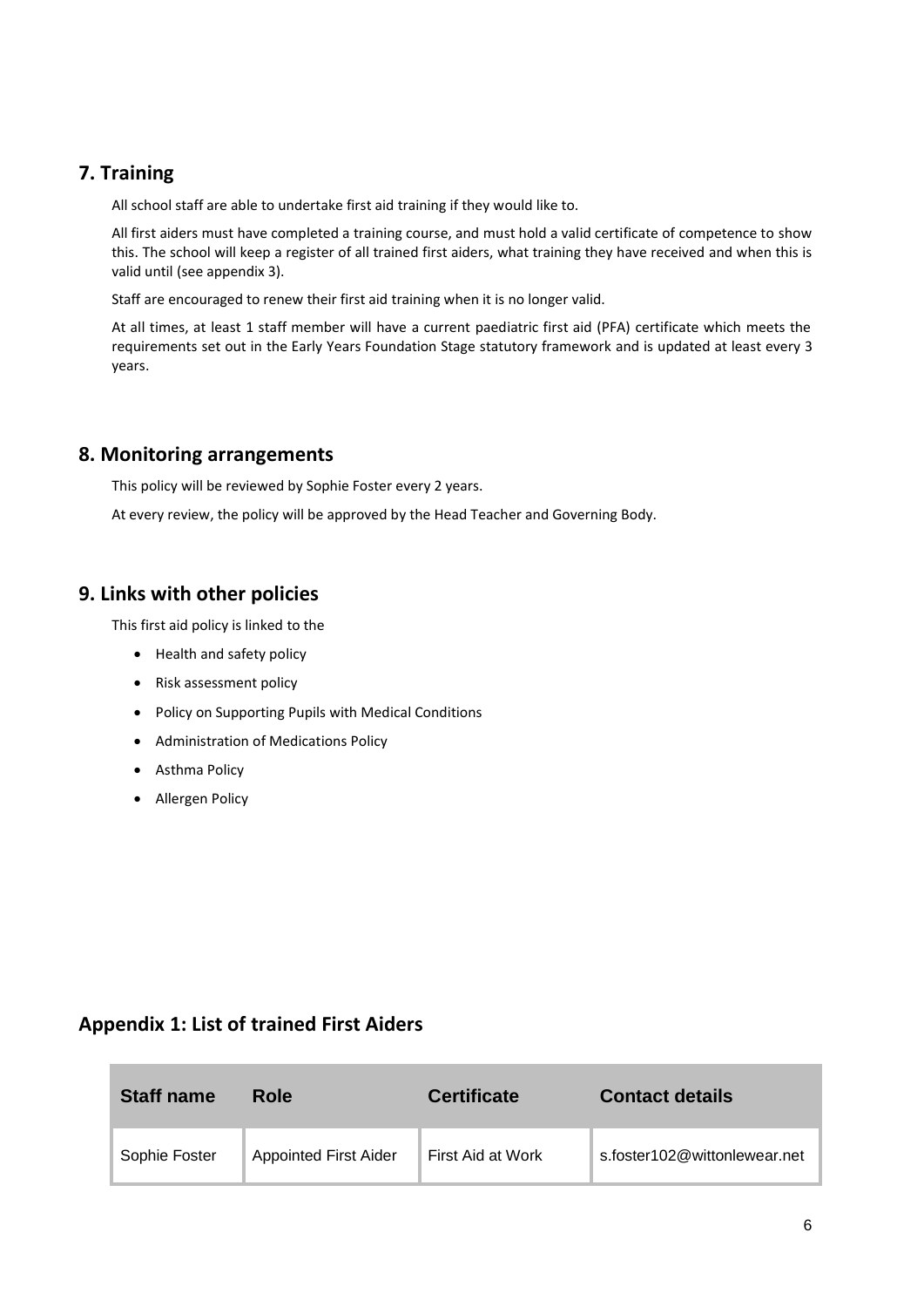|                       | <b>Class Teacher</b>                                                                    | <b>Paediatric First Aid</b> |  |
|-----------------------|-----------------------------------------------------------------------------------------|-----------------------------|--|
| Becky Kasner-<br>Wood | <b>First Aider</b><br><b>Class Teacher</b>                                              | Paediatric First Aid        |  |
| Rachel Donnelly       | <b>Class Teacher</b>                                                                    | <b>Paediatric First Aid</b> |  |
| Rebecca<br>Redfern    | <b>Class Teacher</b>                                                                    | <b>Paediatric First Aid</b> |  |
| Jenny Smith           | <b>First Aider</b><br><b>Classroom Assistant</b>                                        | First Aid at Work           |  |
| Donna<br>Ferguson     | <b>First Aider</b><br><b>Classroom Assistant</b>                                        | First Aid at Work           |  |
| Sharon Walker         | Deputy Head<br><b>Class Teacher</b>                                                     | <b>Paediatric First Aid</b> |  |
| Sarah Brown           | <b>Classroom Assistant</b>                                                              | <b>Paediatric First Aid</b> |  |
| Lynn Docherty         | <b>Breakfast Club &amp; After</b><br>School Club<br>Supervisor<br>Lunch time Supervisor | <b>Paediatric First Aid</b> |  |
| Leisha Jones          | <b>Breakfast Club &amp; After</b><br>School Club<br>Supervisor<br>Lunch time Supervisor | <b>Paediatric First Aid</b> |  |
| Clare McKimm          | Lunch time Supervisor                                                                   | Paediatric First Aid        |  |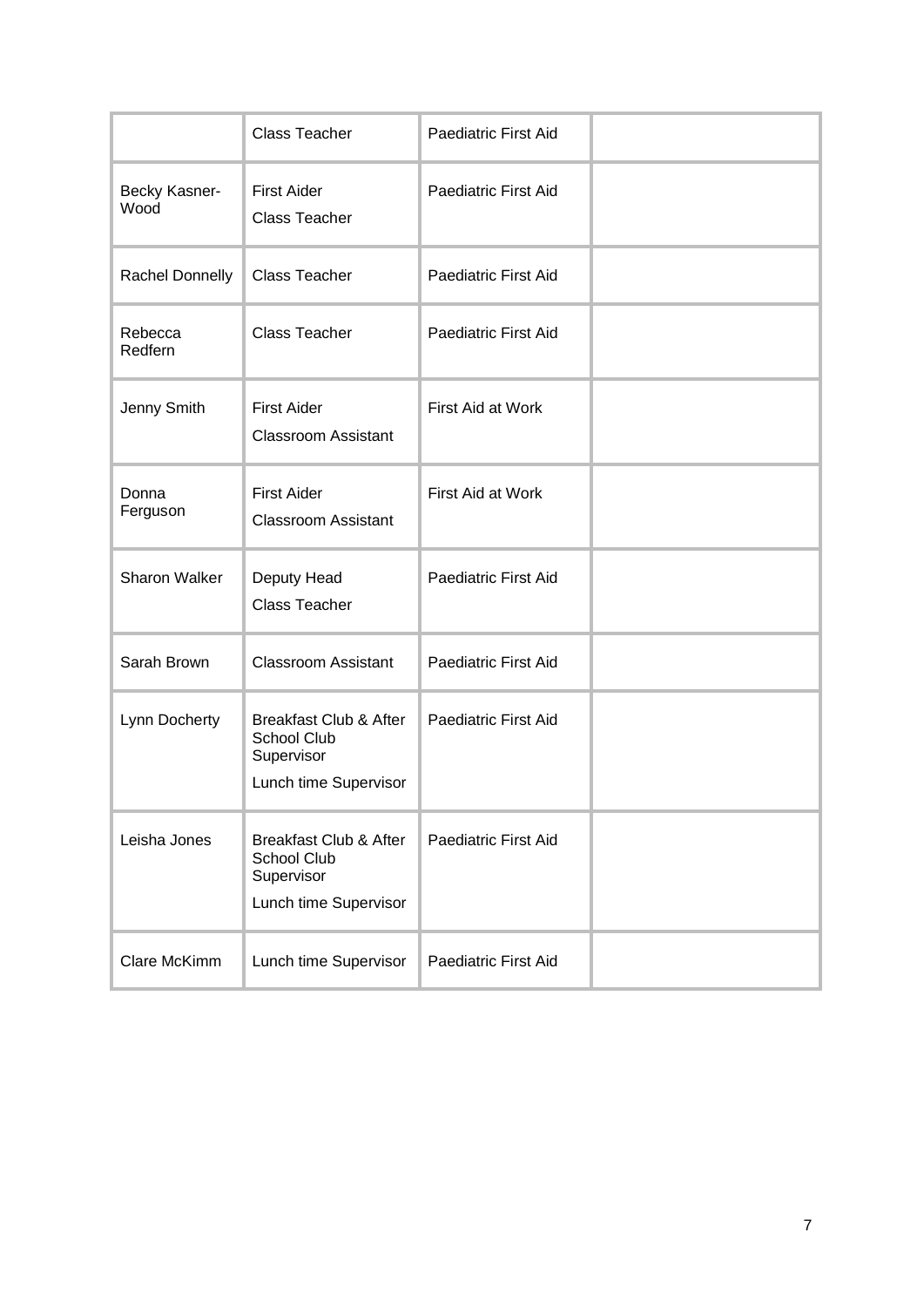# **Appendix 2: Accident Report Form**

- Accident Forms are now online. Please see the computer desktop in school office
- Sample Head Bump Letter



Bump: **History:** 

Dear Parent,

I am writing to inform you that during the course of the school day your child sustained a bump to the head.

He/she appears to have suffered no ill effects, however please monitor how he/she feels for at least the next 48 hours. If you have any cause for concern, or recognise any of the following symptoms, then please contact the NHS or your family doctor for further advice.

Yours sincerely,

Mr. M. Stephenson **Head Teacher** 



St. James' Gardens, Witton-le-Wear, County Durham DL14 0BG<br>Telephone/Fax: 01388 488350 Email: wittonlewear@durhamlearning.net